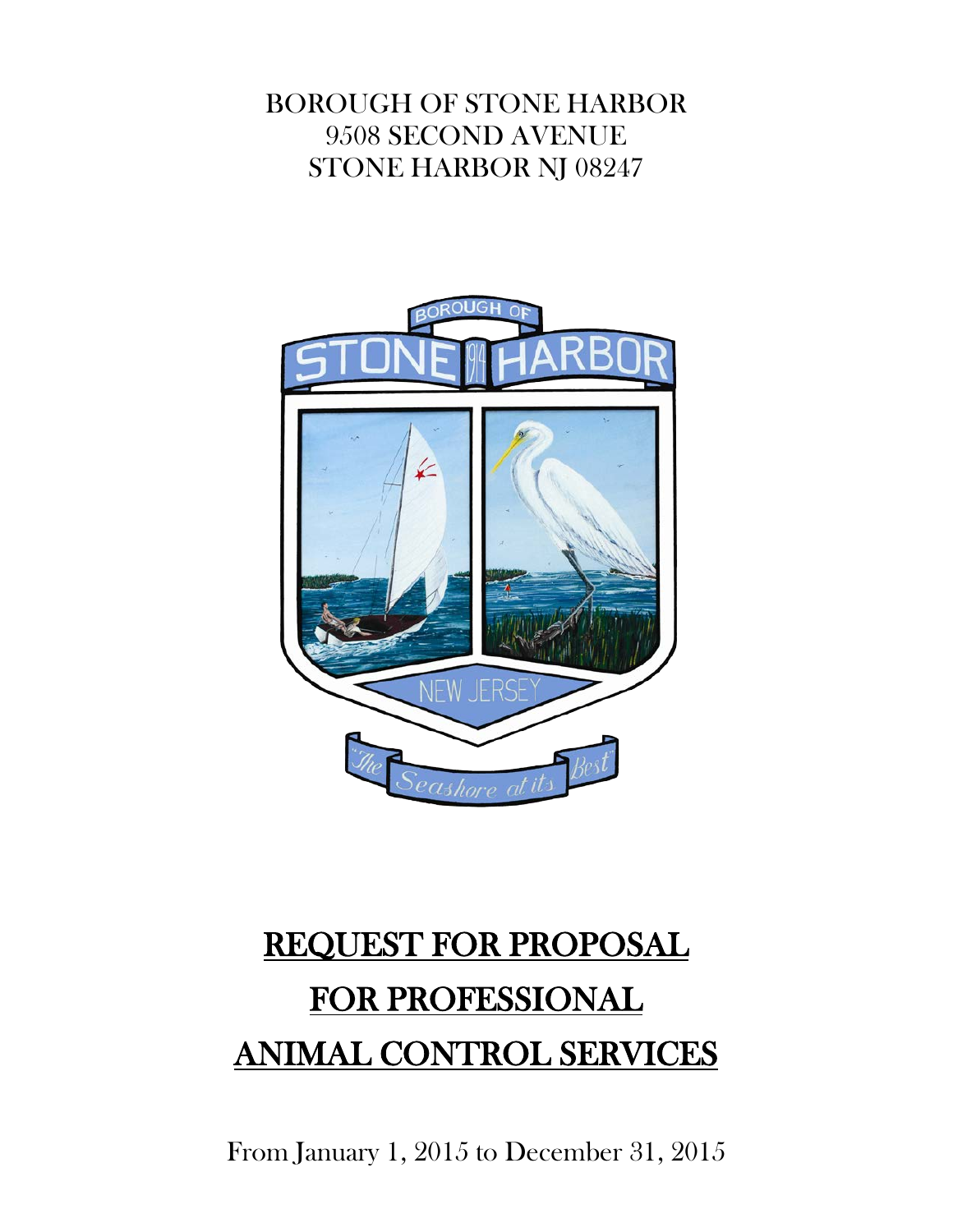## **GENERAL INFORMATION AND SPECIFICATIONS FOR PROSPECTIVE CONTRACTORS SUBMITTING QUALIFICATIONS AND PROPOSALS FOR CONTRACT OF PROFESSIONAL ANIMAL CONTROL SERVICES**

- **I. Invitation to submit qualifications and proposal.** The Borough of Stone Harbor is requesting qualifications and proposal from individuals and/or firms for the following services: Professional Animal Control Services. It will be for one year contract with two one year options for the Borough to renew the contract for additional years. The qualifications and proposals are being solicited under the Local Public Contracts Law as outlined under NJSA 40A:11-1 et seq.
- **II. Submitting and Delivery of Qualifications and Proposals.** Qualifications and proposals must be submitted on or before 1:00pm on November 25, 2014 and may be submitted either by mail or in person by the prospective contractor or his agent. Qualifications and proposals must be enclosed in a sealed envelope plainly marked "Request for Proposal for Professional Animal Control Services" and the envelope also shall have plainly marked on it the name and address of the prospective contractor.
- **III. Time and place for acceptance of Qualifications and Proposals.** The Borough of Stone Harbor Clerk has been designated as the person authorized to receive all qualifications and proposals. All qualifications and proposals must be submitted in sealed envelopes to the Borough Clerk, Borough of Stone Harbor, 9508 Second Avenue, Stone Harbor NJ 08247 either by mail or in person by the prospective contractor or his agent on or prior to November 25, 2014 at 1:00 pm, prevailing time. The Borough Clerk will record the date and time of receipt of all proposals on the sealed envelope. No proposal will be received after the time designated for receipt.
- **IV. Contract Description and Qualifications.** The Professional Animal Control Services, at the request of Borough officials, shall perform all of the services customary performed by a Borough Animal Control Officer of a municipality the size of the Borough of Stone Harbor. Such services include any one or more of the following:
	- **a.** Animal control services performed within the borders of the Borough of Stone Harbor by New Jersey licensed Animal Control Officer seven (7) days a week, 24 hours a day, including holidays and emergencies. When called upon by the Borough officials or Borough Police, contractor shall impound any stray dog or cat, or any animals posing potential danger to humans or other animals. Such animals must be humanly dealt with in accordance with applicable New Jersey law. Contractor shall be responsible for rabies quarantine and compliance with proper procedures. Contractor shall have the power conferred upon an Animal Control Officer as set forth in NJSA 4:19-15.16c;
	- **b.** Any services provided by the contractor for private owners shall not be paid for by the Borough, but shall be subject to an agreement between those parties.
	- **c.** Calls received between the hours of 5:00pm and 7:00am, weekends and holidays, will be for emergency services only. Emergency services are defined as the care and/or capture of stray animals, injured animals, trapped animals, sick animals,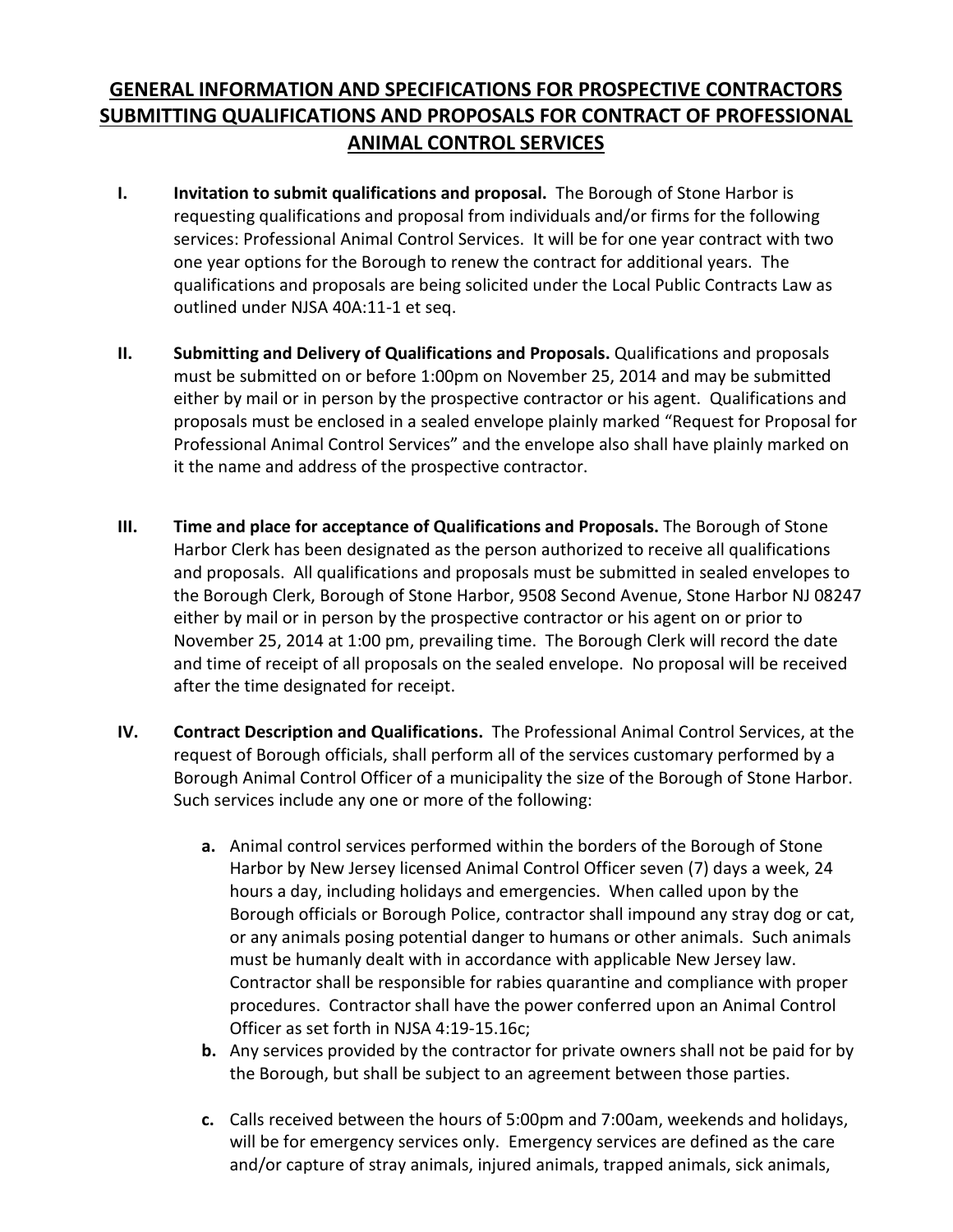animals whose lives are endangered or animals that are posing a danger or public health nuisance to humans.

- **d.** The services shall also include the transportation, control and sheltering of animals as needed. The contractor shall be responsible for providing his/her own transportation for animals that are taken to a licensed and/or approved shelter or for veterinary services. The contractor must have an existing contract with the licensed shelter, or have an approved shelter. Contractor shall have access to emergency veterinary services as needed.
- **e.** The contractor shall be required to patrol the Borough of Stone Harbor with respect to any animal control services in accordance with any State law and/or regulations;
- **f.** Borough agrees that in the event of dissatisfaction with the performance of the contractor's service, the borough will notify contractor within three working days of any complaint brought to the Borough's attention; and
- **g.** Contractor agrees to provide a detailed written monthly report to the Borough Council with respect to each animal apprehended or service requested during the preceding month, specifying the type of animal, date of service, person requesting service, location of service and result of service provided together with any other pertinent information regarding animal control services during the preceding month.
- **h.** The Professional Animal Control services shall be a certified professional by the State of New Jersey. The resumes or *curricula vitae* of all individuals who perform services under the contract on behalf of the Borough of Stone Harbor shall be submitted with the prospective contractor's proposal.
- **i.** The prospective contractor's proposal shall clearly set forth the proposed financial compensation to be paid to the contractor under the contract.
- **j.** Below is a table summarizing the number of animal complaints/calls received by the Borough of Stone Harbor and intake statistics from the Cape May County Animal Shelter

|                              | <b>YTD 2014</b> | 2013           | 2012 |
|------------------------------|-----------------|----------------|------|
| # Animal                     |                 |                |      |
| Complaints/Assistance        | 186             | 207            | 162  |
|                              |                 |                |      |
| <b>CMC Intake Statistics</b> | <b>YTD 2014</b> | 2013           | 2012 |
| Dogs                         | 0               | $\theta$       |      |
| Cats                         | <u> 12</u>      | $\overline{4}$ | 11   |
| TOTAL                        | 12              |                | 11   |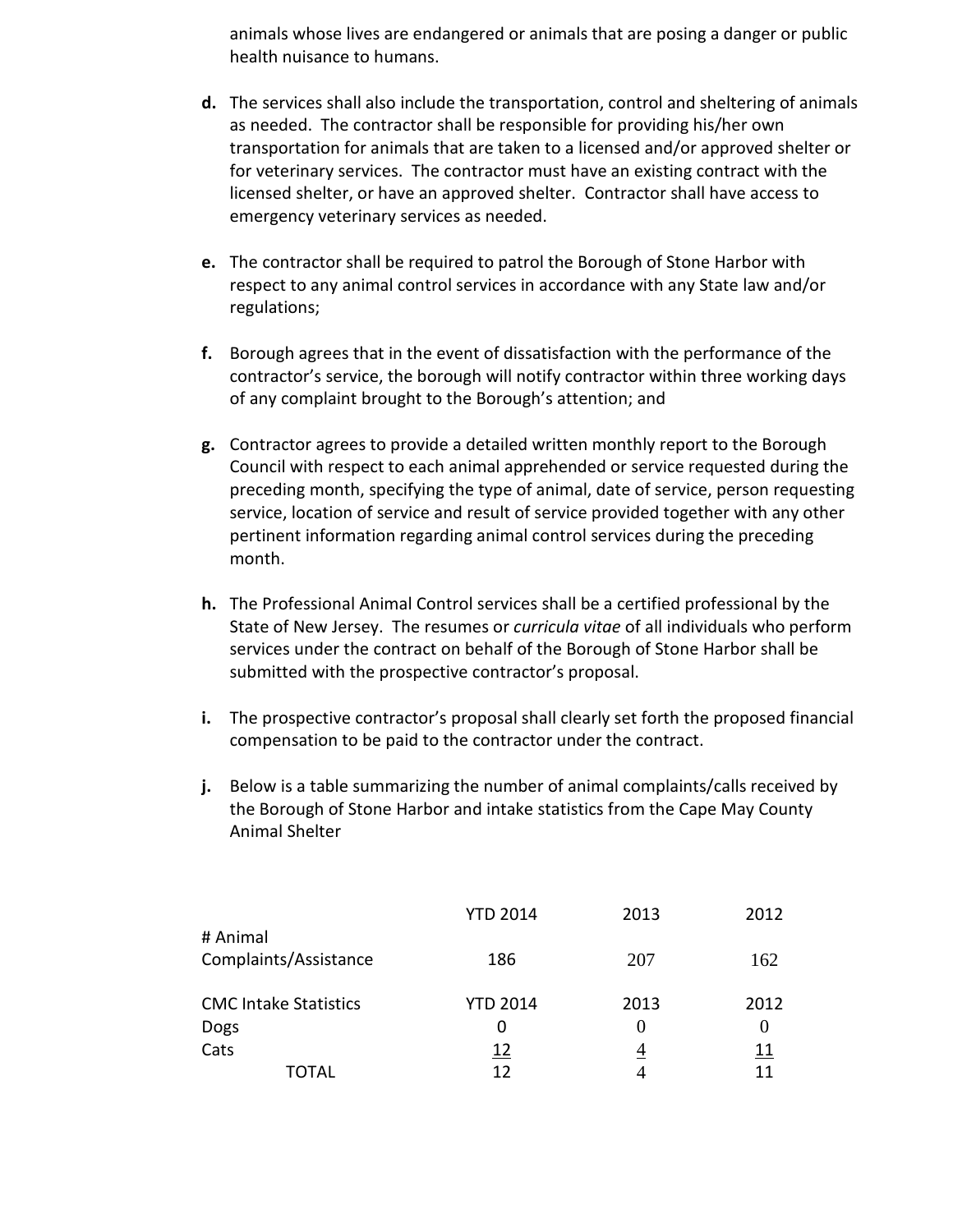## **V. Professional Information Required.** The following is to be submitted with the proposals:

- a. Name of Firm or individual, and the New Jersey Department of Treasury tax identification number under which proponent will operate;
- b. Copy of Candidate's current contract with New Jersey licensed animal shelters or qualified organization where stray animals are to be placed by candidate;
- c. Address of principal place of business and all other offices corresponding telephone and fax numbers;
- d. Names of personnel that will be assigned to perform the work outlined in the scope of services;
- e. Description of candidate's and staff's education, experience, qualifications, number of years with the firm, and description of their experience with providing such services for other municipalities;
- f. References indicating experience with municipalities;
- g. Proposed staffing, hourly rates for emergency services and other expenses and total cost of "not to exceed" amount;
- h. Any other information that the candidate deems relevant;
- i. Proof that proponent is a "Certified Animal Control Officer" as defined and required by NJAC 8:23A-2.1 et al.
- j. Registration numbers and photo of all vehicles proponent may use in the performance of his/her duties as animal control officer.

This contract will be awarded for a one (1) year period.

- **VI. Insurance Requirements.** The successful candidate will be required to comply with the following insurance requirements:
	- **a.** The contractor shall be required to carry full insurance including comprehensive general liability in the amount of \$1,000,000 per claim; workers' compensation insurance which shall cover all operations of the contractor, its employees, agents and servants hereunder; insurance for motor vehicles and equipment used by the Contractor in connection with the Contractors operations under the Contract; Contractor shall provide professional liability (errors and omission) insurance for claims arising from any negligent performance of contractors' services pursuant to the agreement in the amount of \$1,000,000 per claim. Said insurance by endorsement shall fully protect the Borough of Stone Harbor from liability.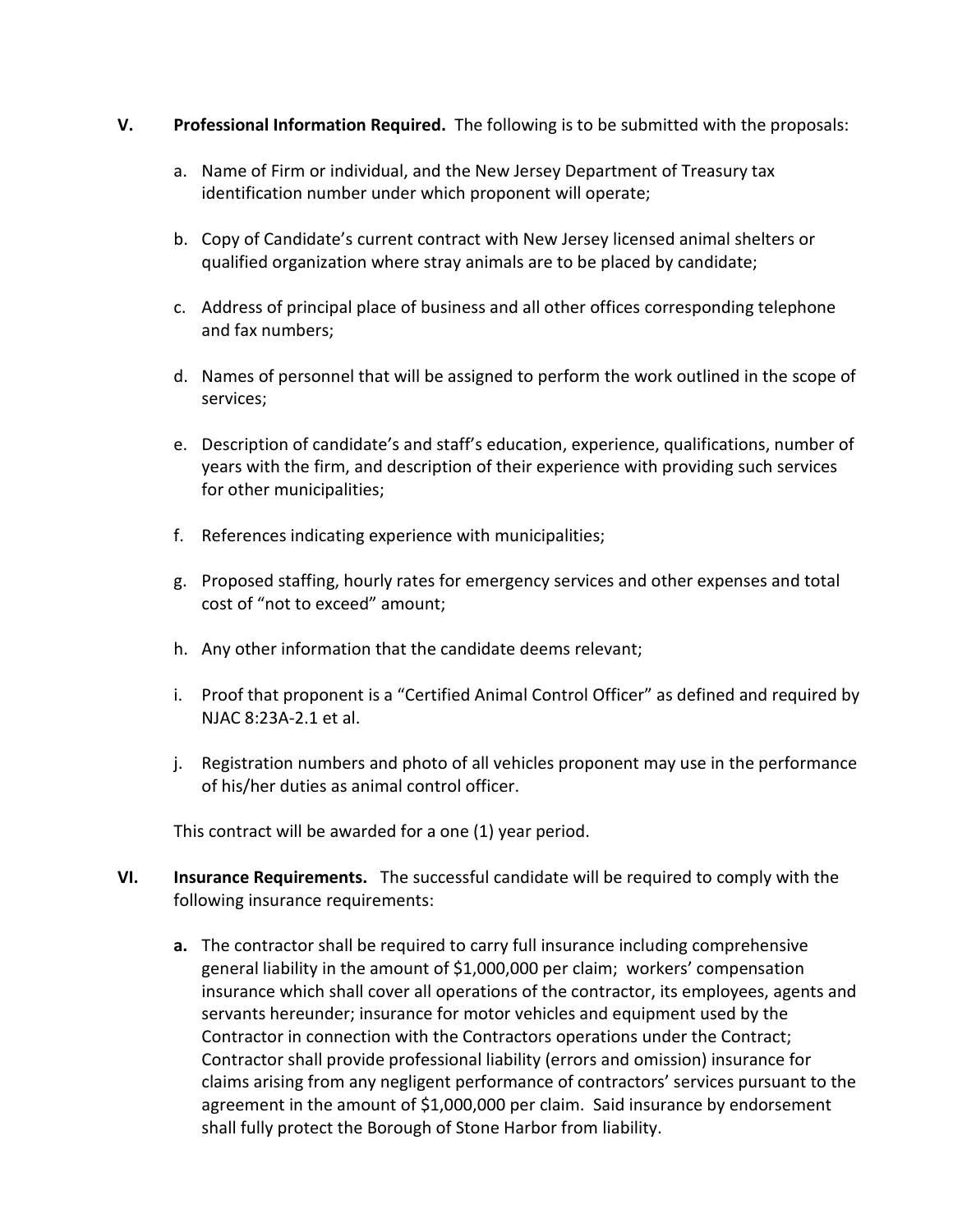- **b.** Certificates naming the Borough of Stone Harbor as an additionally named insured, and evidencing such insurance coverage, shall be filed with the Borough Clerk prior to the commencement of operations hereunder by the contractor.
- **c.** The following Certificates of Insurance must be furnished:
	- 1. Workman's Compensation; Part Two Statutory
	- 2. Comprehensive: General Liability:
	- a.) Minimum limits: \$1,000,000; Combined Single Limit Coverage to include: Premise/Operations: Independent Contractors; Product/Completed Operations; Contractual; Personal Injury; Broad Form Property damage; Borough of Stone Harbor as additional insured.
	- b.) Comprehensive General Liability must be maintained for at least one year after completion of the contract and its acceptance by the Borough of Stone Harbor.

c.) Professional Liability Insurance (Errors and Omissions) Contractor shall provide Professional Liability (errors and omission) insurance for claims arising from any negligent performance of contractor's services pursuant to the agreement in the amount of \$1,000,000 per claim.

- **d.** The certificate of insurance shall designate the Borough of Stone Harbor as an additional insured and shall contain a thirty (30) day notice of cancellation on whereby the Borough Clerk will be provided with a written notification of cancellation. Said insurance must be paid for a minimum of six (6) months into the contract period at the time of the contract.
- **e.** It is understood and agreed that the Contractor is an independent contractor and not an employee of the Borough of Stone Harbor.
- **f.** The Contractor agree to indemnify and hold harmless the Borough of Stone Harbor, all of its officers, agents and employees of and from any and all liability for damages for injury to person and property, including death, and against and from all suits and actions and all cost, damages and change of whatsoever kind of nature, including attorneys' fees to which the Borough of Stone Harbor may be put for or on account of any injury or alleged injury to person, including death, or property, resulting from the performance of the Contractors' operations under this Contract, or by or in consequence of any negligence or omission on the part of the Contractor in the performance of operations under this Contract, whether such operations, or in the absence thereof, be by the Contractor or anyone directly or indirectly employed by the Contractor.
- **g.** The Contractor shall hold the Borough of Stone Harbor harmless for all damages to the Contractors' equipment utilized during the term of this Contract.
- **h.** Programs of self-insurance are not acceptable.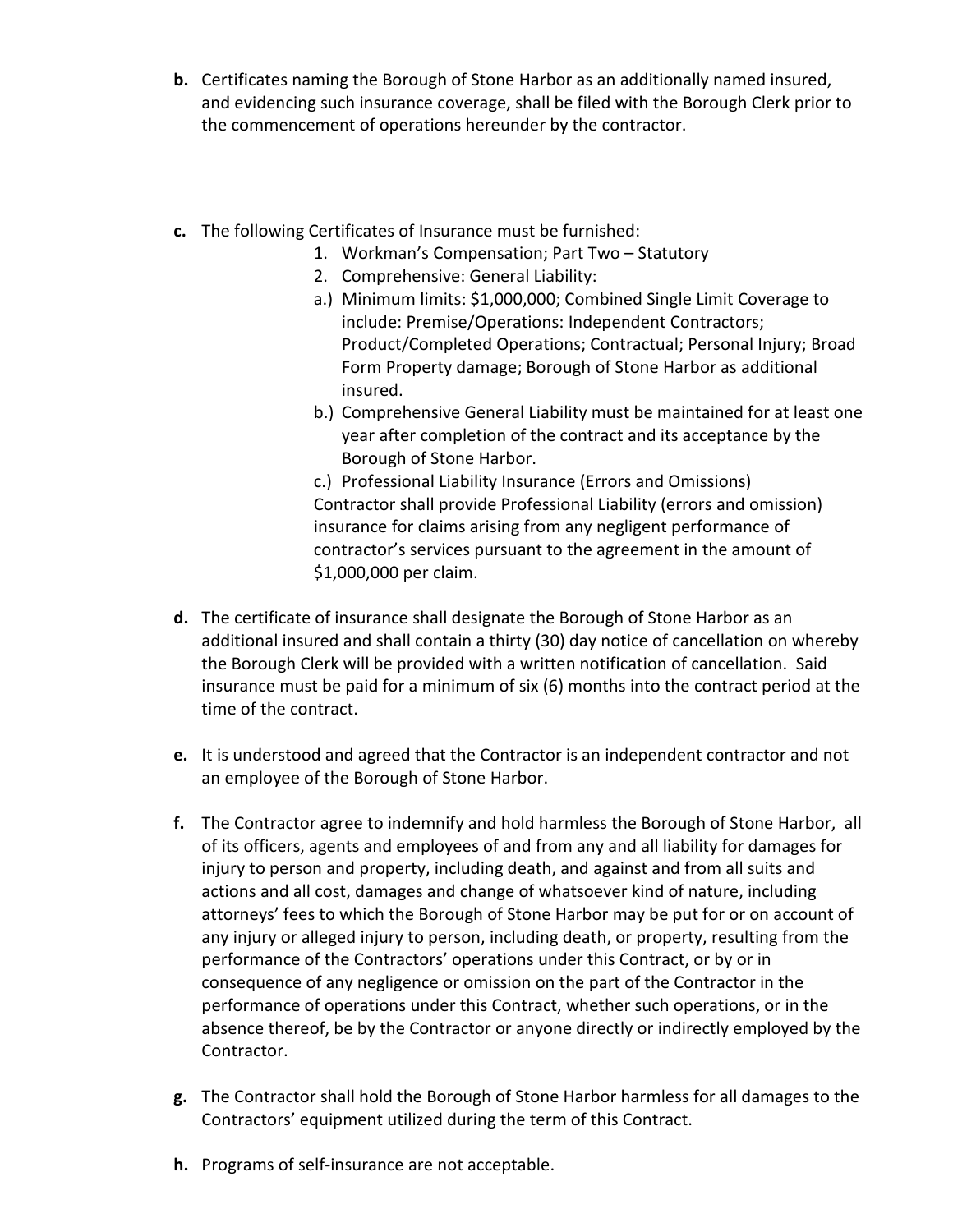- **VII. Selection Process & Award of Contract**. Upon receipt of qualifications and proposals, the Borough Clerk will transmit copies of each proposal to a review committee that consists of a member of the Borough Council, Municipal Attorney, Borough Administrator and CFO. Proposals will be evaluated on the basis of the most advantageous, price and other factors considered. The evaluation will consider:
	- a. New Jersey State licensure, experience, references and reputation in the field that is the subject matter of the contract;
	- b. Qualifications of the individual who will perform the tasks outlined in the scope of services, and the degree of their perspective participation;
	- c. Ability to address, complete and facilitate all items stated in the above scope of services;
	- d. Knowledge of the Borough of Stone Harbor, issues that are unique to the Borough and the subject matter to be addresses under this contract;
	- e. Availability to accommodate any required meetings of the Borough of Stone Harbor and its various departments;
	- f. Compensation proposal (including proposed compensation at Saturdays, Sundays, Holidays, nights and emergencies);
	- g. Knowledge of Applicable State law;
	- h. Other factors as demonstrated to be in the best interest of the Borough of Stone Harbor.

Upon completion of the review process, the review committee shall transmit its findings and recommendations to the Borough Council which may award the subject contract on or about January 1, 2015 by Resolution.

- **VIII. Obligation of Perspective Contractor.** At the time of receipt of proposals, each prospective contractor will be presumed to have read and to be thoroughly familiar with the contents of the notice of availability of request for qualifications and proposals that has been posted on the Borough of Stone Harbor website and with the contents of this document. The failure of omission of any perspective contractor to receive or examine either document shall in no way relieve any prospective contractor from any obligation with respect to the proposal submitted.
- **IX. Investigation of Qualifications.** The Borough of Stone Harbor will make such investigations as it deems necessary to determine the responsibility of the perspective contractor and the perspective contractor shall furnish the Borough of Stone Harbor all such information as may be requested by the Borough of Stone Harbor notwithstanding the fact that the release of such information to the Borough of Stone Harbor may result in the disqualification of the perspective contractor and the proposal submitted.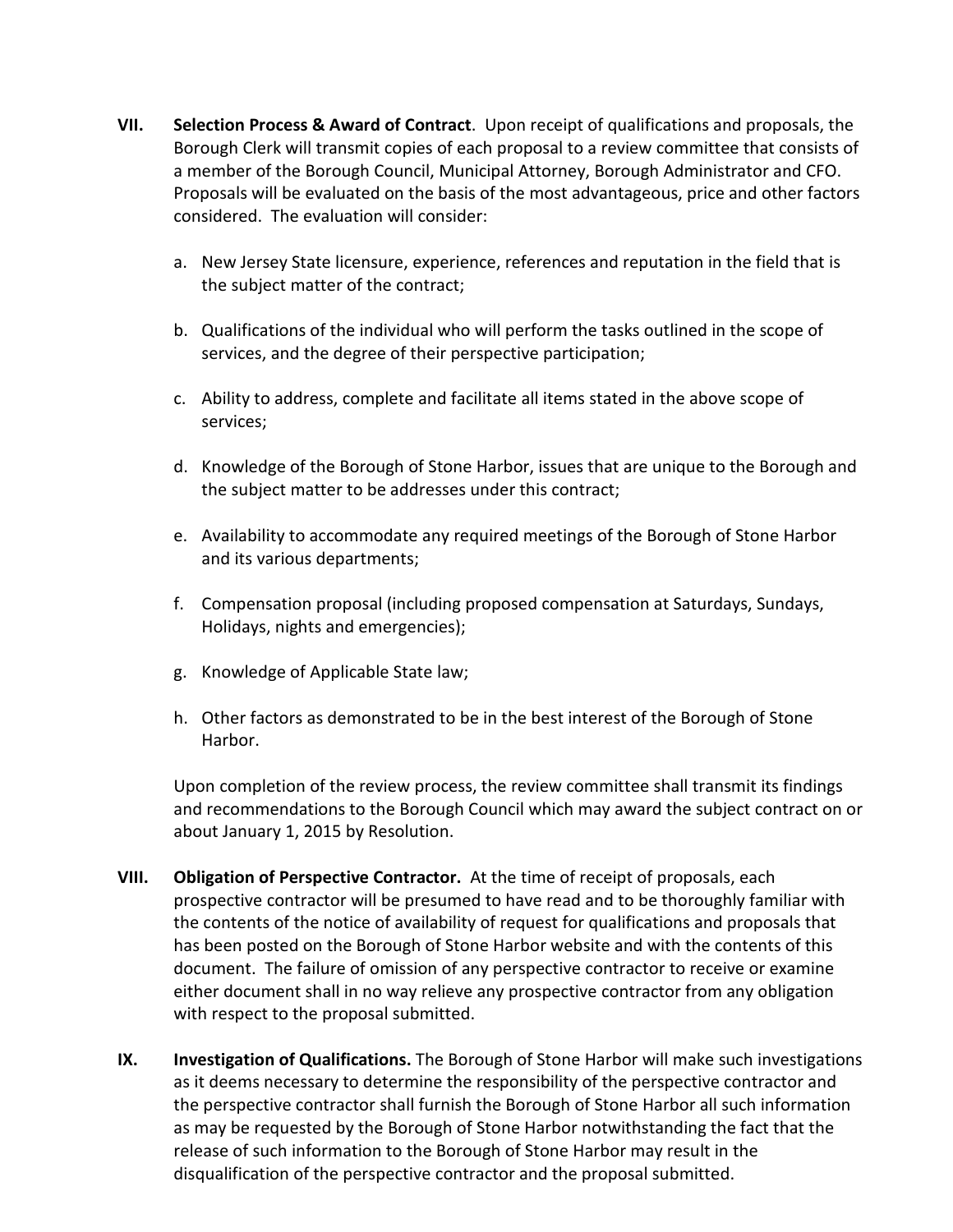The Borough of Stone Harbor reserves the right to reject any proposal if the evidence submitted by, or the investigation of, such prospective contractor fails to satisfy the Borough of Stone Harbor that such prospective contractor properly is qualified to carry out the obligations of the contract for the work as provided and as described in this document.

- **X. Signing of Proposal Documentation**. The qualification and proposal documentation that is submitted by the perspective contractor shall be signed by the individual or on behalf of the entity to be bound by the contract.
- **XI. New Jersey Business Registration Certificate.** Business Organizations or individuals doing business in New Jersey are required to register with the Department of Treasury, Division of Revenue. Prospective Contractors submitting proposals shall submit a copy of their business registration certificate to the Borough of Stone Harbor at the time that the proposal is submitted to the Borough. See NJSA 52:32-44b(1). Failure to comply with this paragraph shall result in disqualification of the prospective contractor.
- **XII.** Miscellaneous.
	- A. All contracts awarded by the Borough of Stone Harbor shall be governed by and interpreted in accordance with the Laws of the State of New Jersey.
	- B. If awarded a contract, you or your company/firm shall be required to comply with the requirements of NJSA 10:5-31 et seq and NJAC 17:27 (EEO in Public Contracts)
	- C. For additional information contact:

Jill Gougher, Business Administrator Borough of Stone Harbor 9508 Second Avenue Stone Harbor NJ 08247 (609)368-5102.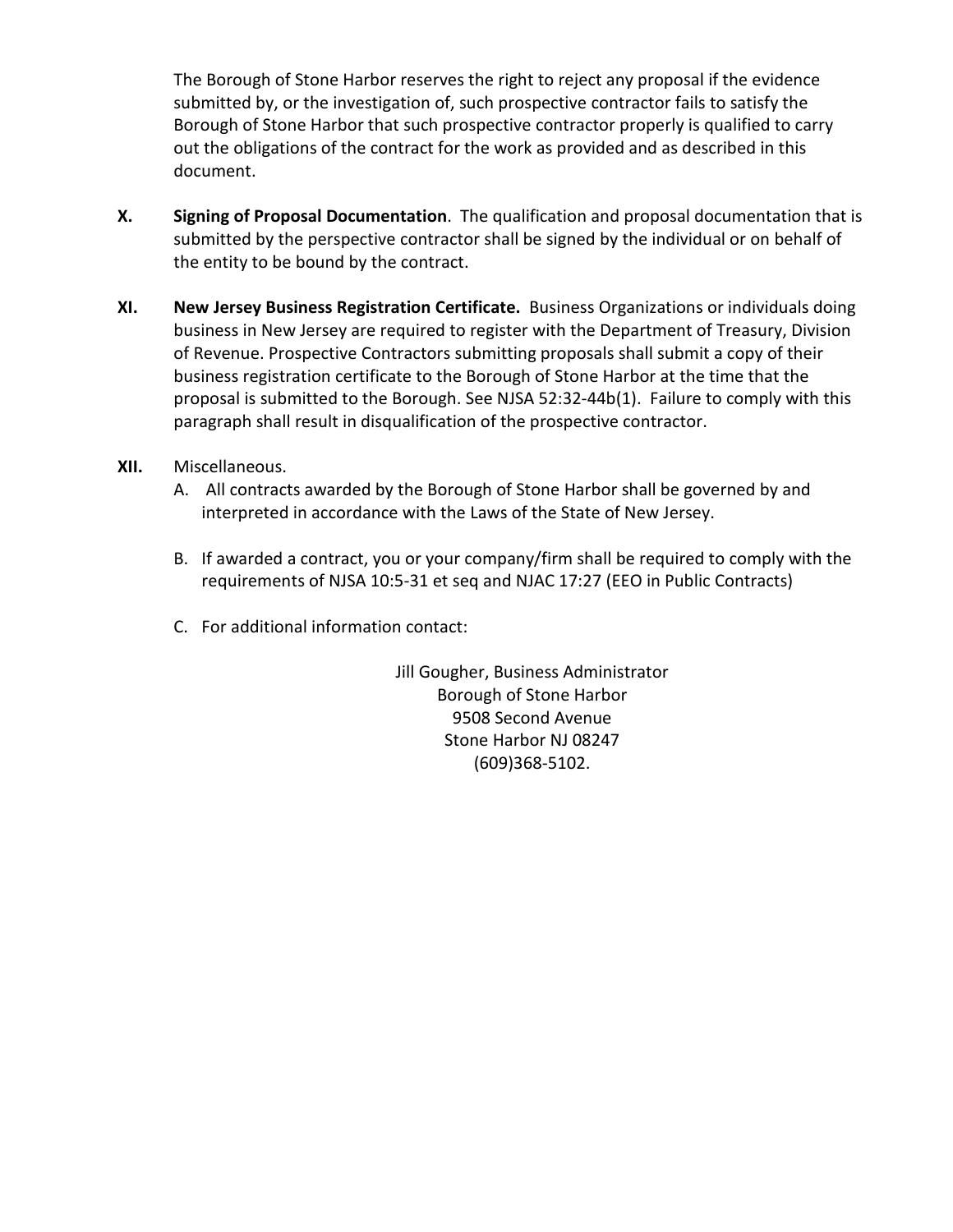## **BIDDER'S CHECKLIST**

**The following checklist is provided for each bidder to check off documents submitted with their bid:**

|    | A. Stockholder Disclosure Statement - properly notarized listing stockholders or partners owning ten<br>percent (10%) or more of corporation or partnership stock (Required) |  |
|----|------------------------------------------------------------------------------------------------------------------------------------------------------------------------------|--|
|    | B. Non Collusion Affidavit properly notarized. (Required)                                                                                                                    |  |
|    | C. New Jersey Business Registration Certificate (BRC) (Required)                                                                                                             |  |
|    | D. Affirmative Action Evidence (Required)                                                                                                                                    |  |
|    | E. W-9 Form (Required)                                                                                                                                                       |  |
|    | F. Acknowledgement of Receipt of Addenda (Required)                                                                                                                          |  |
|    | G. Right to extend time for Award (Required)                                                                                                                                 |  |
|    | H. Professional Animal Control Services Proposal (Required)                                                                                                                  |  |
| ı. | <b>Authorized Signatures on all forms</b>                                                                                                                                    |  |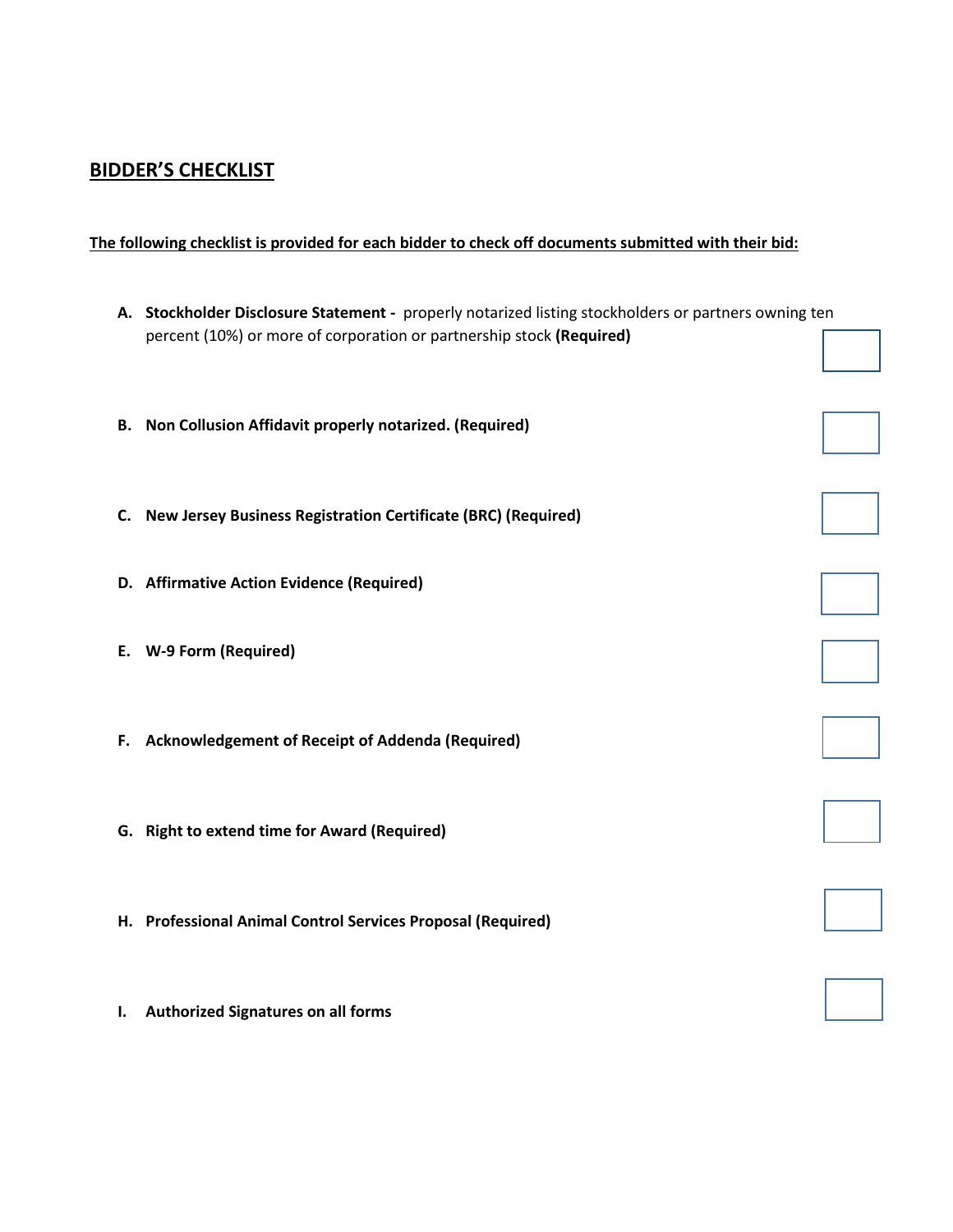#### STATEMENT OF OWNERSHIP

No bid will be considered unless this form is completed and is submitted with the bid. The laws of New Jersey (N.J.S. 52:25-24.2) prohibit the award of a contract if you fail to comply with this requirement.

CHECK THIS BOX if the bidder is a business owned by one person, and is not a corporation or partnership. Insert name and address of owner below at (A)

CHECK THIS BOX if the bidder is a partnership owned by two or more persons, and is not a corporation. Insert name and address or each owner of 10% or more interest in the partnership below at (A), (B), Etc.

CHECK THIS BOX if the bidder is a corporation. Insert name and address of each owner of 10% or more of the corporate stock below at (A), (B), etc and give the state of the incorporation.

% of Ownership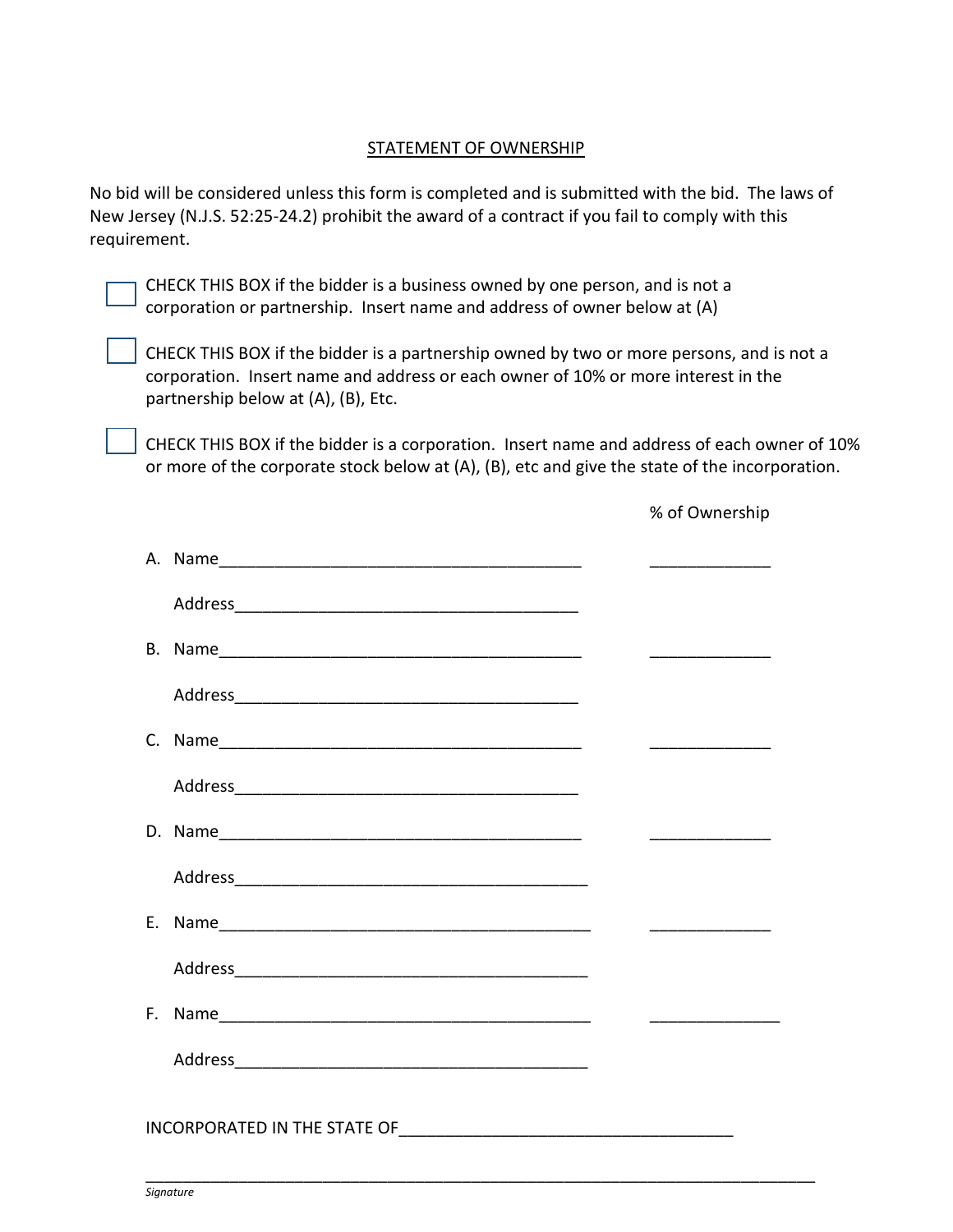| Title                                                                                                     |      |     |                                |                                                                                                |
|-----------------------------------------------------------------------------------------------------------|------|-----|--------------------------------|------------------------------------------------------------------------------------------------|
|                                                                                                           |      |     |                                |                                                                                                |
|                                                                                                           |      |     | <b>NON-COLLUSION AFFIDAVIT</b> |                                                                                                |
| STATE OF NEW JERSEY                                                                                       | $\}$ | SS: |                                |                                                                                                |
| <b>COUNTY OF</b>                                                                                          |      |     |                                |                                                                                                |
|                                                                                                           |      |     |                                |                                                                                                |
|                                                                                                           |      |     |                                |                                                                                                |
| duly sworn according to the law on my oath depose and say that:                                           |      |     |                                |                                                                                                |
|                                                                                                           |      |     |                                |                                                                                                |
| making the Proposal for the above named project, and that I executed the said Proposal with full          |      |     |                                |                                                                                                |
| authority so to do; that said bidder has not, directly or indirectly, entered into any agreement,         |      |     |                                |                                                                                                |
| participated in any collusion, or otherwise taken any action in restraint of free, competitive bidding in |      |     |                                |                                                                                                |
| connection with the above named project; and that all statements contained in said Proposal and in        |      |     |                                |                                                                                                |
| this affidavit are true and correct, and made with full knowledge that the State of New Jersey relies     |      |     |                                |                                                                                                |
| upon the truth of the statements contained said Proposal and in the statements contained in this          |      |     |                                |                                                                                                |
| affidavit in awarding the contract for the said project.                                                  |      |     |                                |                                                                                                |
|                                                                                                           |      |     |                                | I further warrant that no person or selling agency has been employed or retained to solicit or |
| secure such contract upon an agreement or understanding got a commission, percentage, brokerage           |      |     |                                |                                                                                                |
| or contingent fees, except bona fide employees or bona fide established commercial or selling             |      |     |                                |                                                                                                |
|                                                                                                           |      |     |                                | (N.J.S.A. 52:34-15)                                                                            |
|                                                                                                           |      |     | (Name of Contractor)           |                                                                                                |
|                                                                                                           |      |     |                                |                                                                                                |
|                                                                                                           |      |     |                                |                                                                                                |
|                                                                                                           |      |     |                                | (Type or Print Name of Affiant under Signature)                                                |
|                                                                                                           |      |     |                                |                                                                                                |
|                                                                                                           |      |     |                                |                                                                                                |
|                                                                                                           |      |     |                                |                                                                                                |
| <b>Notary Public</b>                                                                                      |      |     |                                |                                                                                                |

\_\_\_\_\_\_\_\_\_\_\_\_\_\_\_\_\_\_\_\_\_\_\_\_\_\_\_\_\_\_\_\_\_\_\_\_\_\_\_\_\_\_\_\_\_\_\_\_\_\_\_\_\_\_\_\_\_\_\_\_\_\_\_\_\_\_\_\_\_\_\_\_\_

My Commission Expires:\_\_\_\_\_\_\_\_\_\_\_\_\_\_\_\_\_\_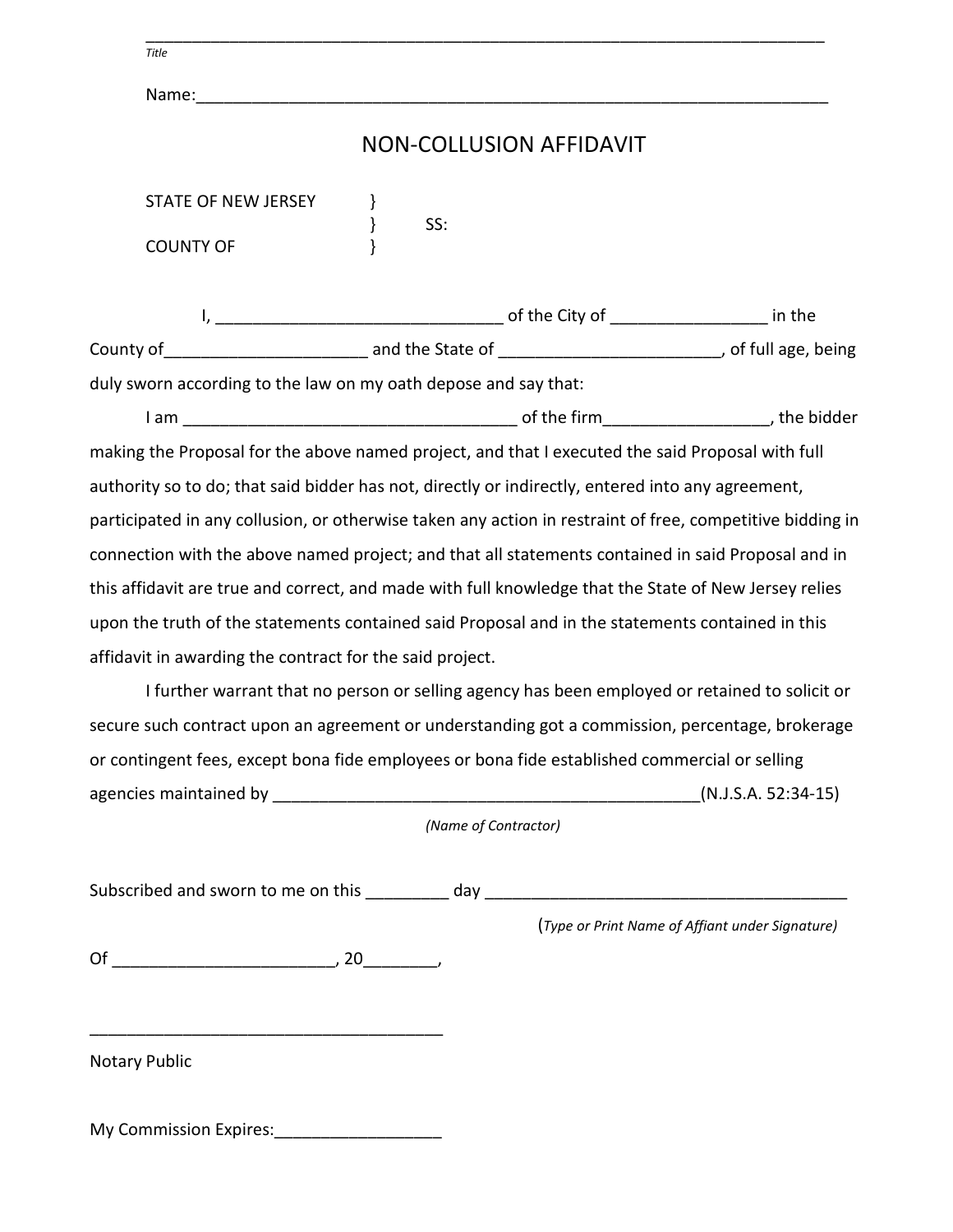## **BUSINESS REGISTRATION OF PUBLIC CONTRACTORS**

ALL GOVERNMENT CONTRACTING UNITS IN New Jersey have received new responsibilities under the recently enacted P.L. 2004, c.57. Starting September 1, 2004 all business organizations that do business with a local contracting agency are required to be registered with the State and provide proof that registration to the contracting agency before the contracting agency may enter into a contract with the business.

The purpose of contractor registration (which is separate from the requirements of the Public Works Contractor Registration Act) is to ensure that all businesses and their subsidiaries receiving government contracts pay appropriate sales and use, and other taxes. While sales and use taxes are not paid on government contracts, the requirement to register to obtain government contracts obligates them to comply with the law on non-government contracts. Businesses, particularly out of state businesses, competing with New Jersey based businesses often do not pay the required taxes. Thus, unregistered businesses take unfair advantage of New Jersey Businesses and deprive the State of its rightfully due taxes.

"Proof of Registration" means a copy of the organization's "Business Registration Certificate" issued by the Division of Revenue. No other form can be substituted; it must be this form.

## **Contractors must obtain proof of registration from their subcontractors.**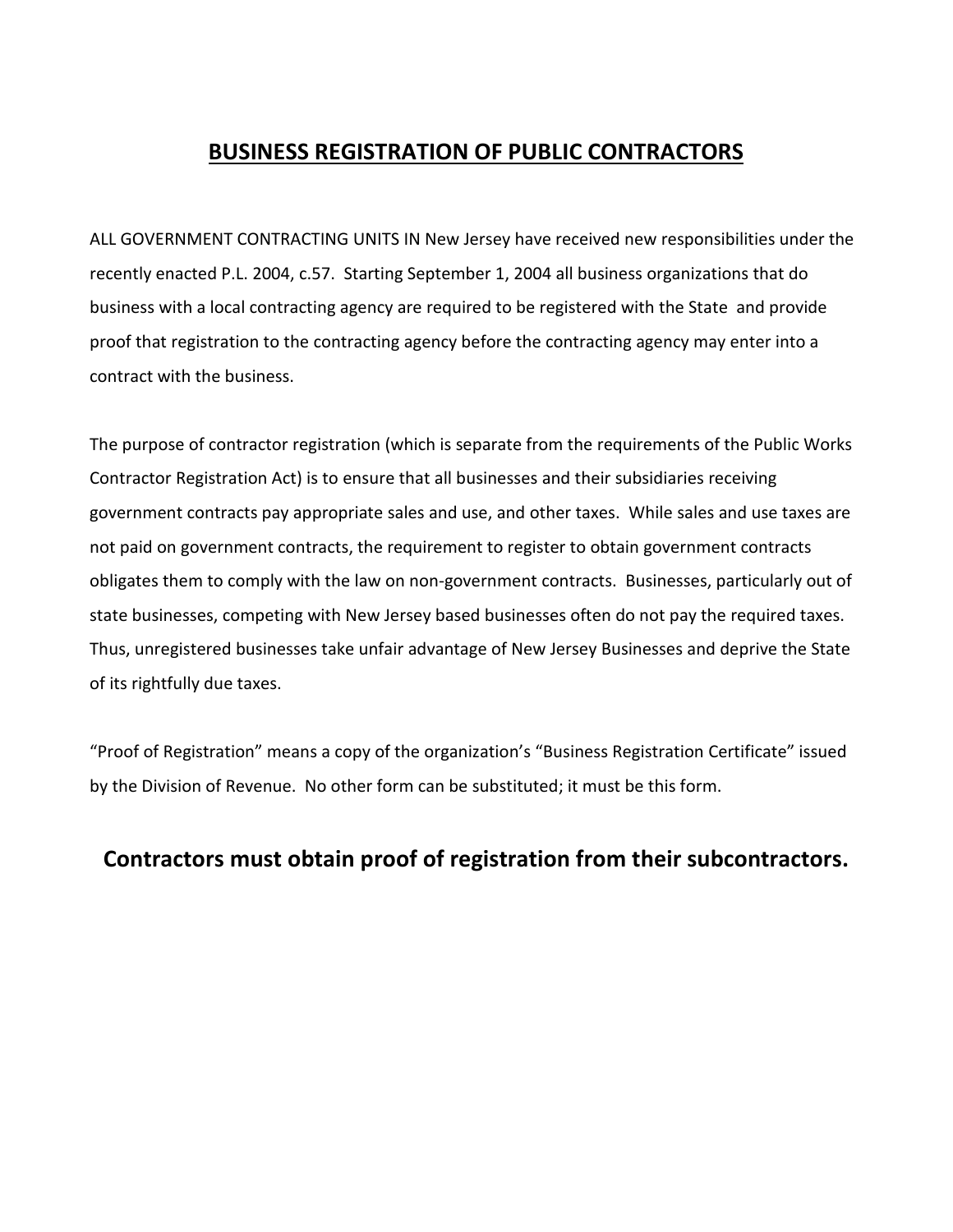# **GOODS AND SERVICES CONTRACTS (INCLUDING PURCHASE ORDERS)**

N.J.S.A. 52:32-44 imposes the following requirements on Contractors and all Subcontractors that knowingly provide goods or perform services for a Contractor fulfilling this contract: 1) The Contractor shall provide written notice to its Subcontractors to submit a proof of Business Registration to the Contractor; 2) prior to receipt of final payment from a contracting agency, a Contractor must submit to the Contracting agency an accurate list of all subcontractors or attest that non was used; 3) during the term of this contract, the Contractor and its affiliates shall collect and remit, and shall notify all Subcontractors and their affiliates that they may collect and remit to the Director, New Jersey Division of Taxation, the use tax due pursuant to the Sales and the Use Tax Act, (N.J.S.A. 54:32B-1 et seq) on all sales of tangible personal property delivered into this State.

A Contractor, Subcontractor or Supplier who fails to provide proof of Business registration or provides false Business Registration information shall be liable to a penalty of \$25.00 for each day of violation, not to exceed \$50,000 for each Business Registration not properly provided or maintained under a contract with a contracting agency. Information on the law and its requirements is available by calling (609)292-9292.

## *CONSTRUCTION CONTRACTS* **(INCLUDING PUBLIC WORKS RELATED PURCHASE ORDERS)**

N.J.S.A. 52:32-44 imposes the following requirements on Contractors and all Subcontractors that knowingly provide goods or perform services for a Contractor fulfilling this contract:

1.) The Contractor shall provide written notice to its Subcontractors and Suppliers to submit proof of Business Registration to Contractor.

2.) Subcontractors through all tiers of project must provide written notice to their Subcontractors and Suppliers to submit proof of Business Registration and Subcontractors shall collect such proofs of Business Registration and maintain them on file;

3.) Prior to receipt of final payment from a contracting agency, a Contractor must submit to the contacting agency an accurate list of all Subcontractors and Suppliers or attest that non was used; and,

4.) during the term of this contract, the Contractor and its affiliates shall collect and remit, and shall notify all Subcontractors and their affiliates that they must collect and remit, to the Director of New Jersey Division of Taxation, the use tax due pursuant to the Sales and Use Tax Act, (N.J.S.A. 54:32B-1 et seq.) on all sales of tangible personal property delivered into this State.

A Contractor, Subcontractor or Supplier who fails to provide proof of Business Registration or provides false Business Registration information shall be liable to a penalty if \$25.00 for each day of violation not to exceed \$50,000 for each Business Registration copy not properly provided or maintained under a contract with a contracting agency. Information on the law and its requirements are available by calling (609)292-9292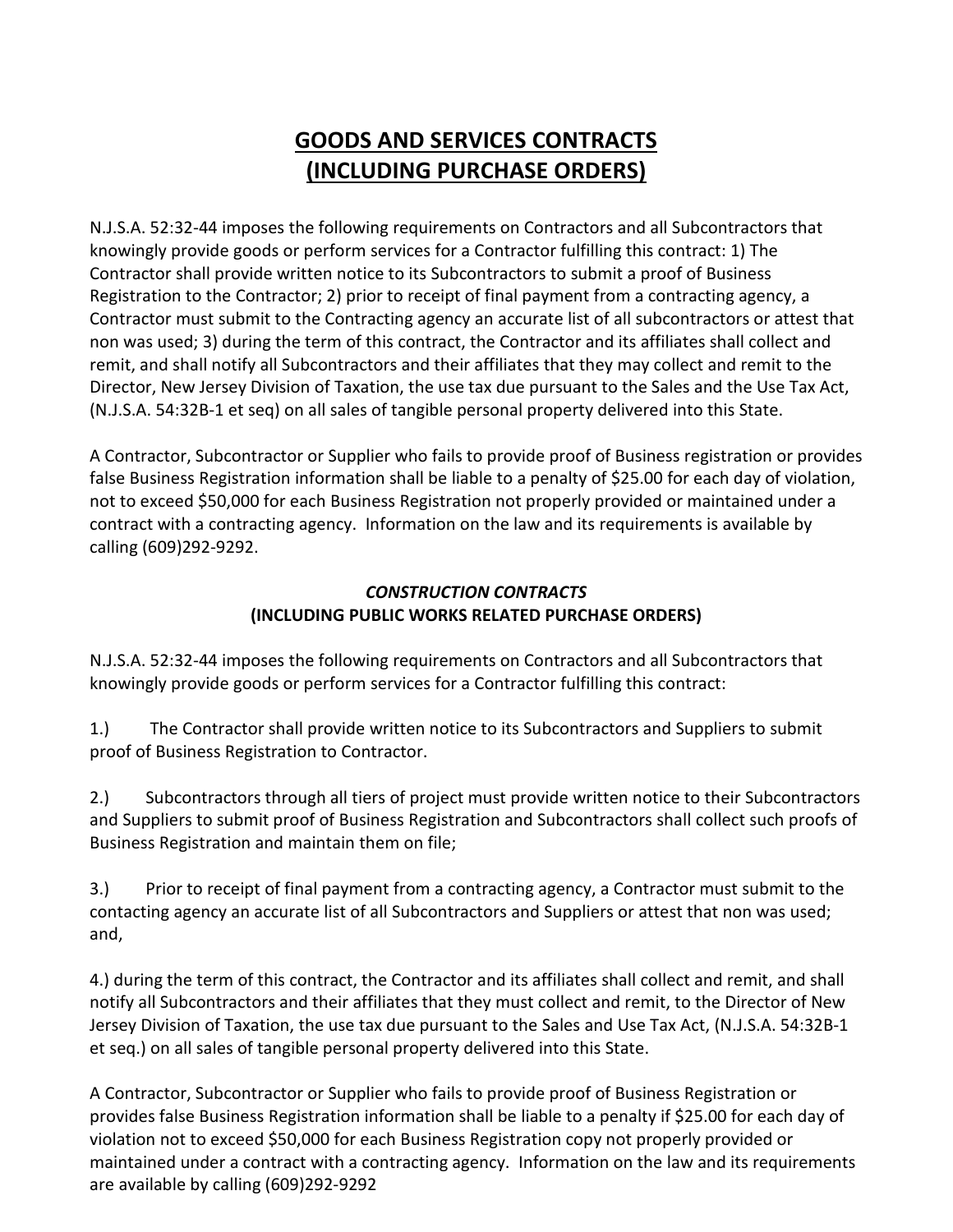# **EXHIBIT A**

# **N.J.S.A. 10:5-31 AND N.J.A.C 17:27 MANDATORY EQUAL OPPORTUNITY LANGUAGE Goods, Professional Services and General Service Contracts (Mandatory Affirmative Action Language)**

During the performance of this Contract, the Contractor agrees as follows:

The Contractor or Subcontractor, where applicable, will not discriminate against any employee or applicant or employment because of age, race, creed, color, national origin, ancestry, marital status, affectional or sexual orientation or sex. Except with respect to affectional or sexual orientation, the Contractor will take affirmative action to ensure that such applicants are recruited and employed, and that employees are treated during employment, without regard to their age, race, creed, color, national origin, ancestry, marital status, affectional or sexual orientation or sex. Such action shall include, but not be limited to the following: employment, upgrading, demotion or transfer, recruitment or recruitment advertising; layoff or termination; rates of pay or other forms of compensation; and selection for training, including apprenticeship. The contractor agrees to post in conspicuous places, available to employees and applicants for employment, notices to be provided by the Public Agency of Compliance Officer setting for the provisions of this nondiscrimination clause.

The Contractor or Subcontractor, where applicable will, in all solicitation or advertisements for employees placed by or on behalf of the contractor, state that all qualified applicants will receive consideration for employment without regard to age, race, creed color, national origin, marital status, affectional or sexual orientation or sex.

The Contractor of Subcontractor, where applicable, will send to each labor union or representative or workers with which it has a collective bargaining agreement or other Contract or understanding, a notice, to be provided by the agency contracting officer, advising the labor union or workers' representative of the contractor's commitments under this act and shall post copies of the notice in conspicuous places available to employees and applicants for employment.

The Contractor or Subcontractor, where applicable, agrees to comply with any regulations promulgated by the Treasurer pursuant to N.J.S.A. 10:5-31 et seq., as amended and supplemented from time to time and the American with Disabilities Act.

The Contractor or Subcontractor agrees to make good faith efforts to employ minority and women workers consistent with the applicable county employment goals established in accordance with N.J.A.C. 17:27-5.2 or a binding determination of the applicable county employment goals determined by the Division, pursuant to N.J.A.C. 17:27-5.2

The Contractor or Subcontractor agrees to inform, in writing, its appropriate recruitment agencies including, but not limited to, employment agencies, placement bureaus, colleges, universities, labor unions, that it does not discriminate on the basis of age, race, creed color, national origin, marital status, affectional or sexual orientation or sex and that it will discontinue the use of any recruitment agency which engages in direct or indirect discriminatory practices.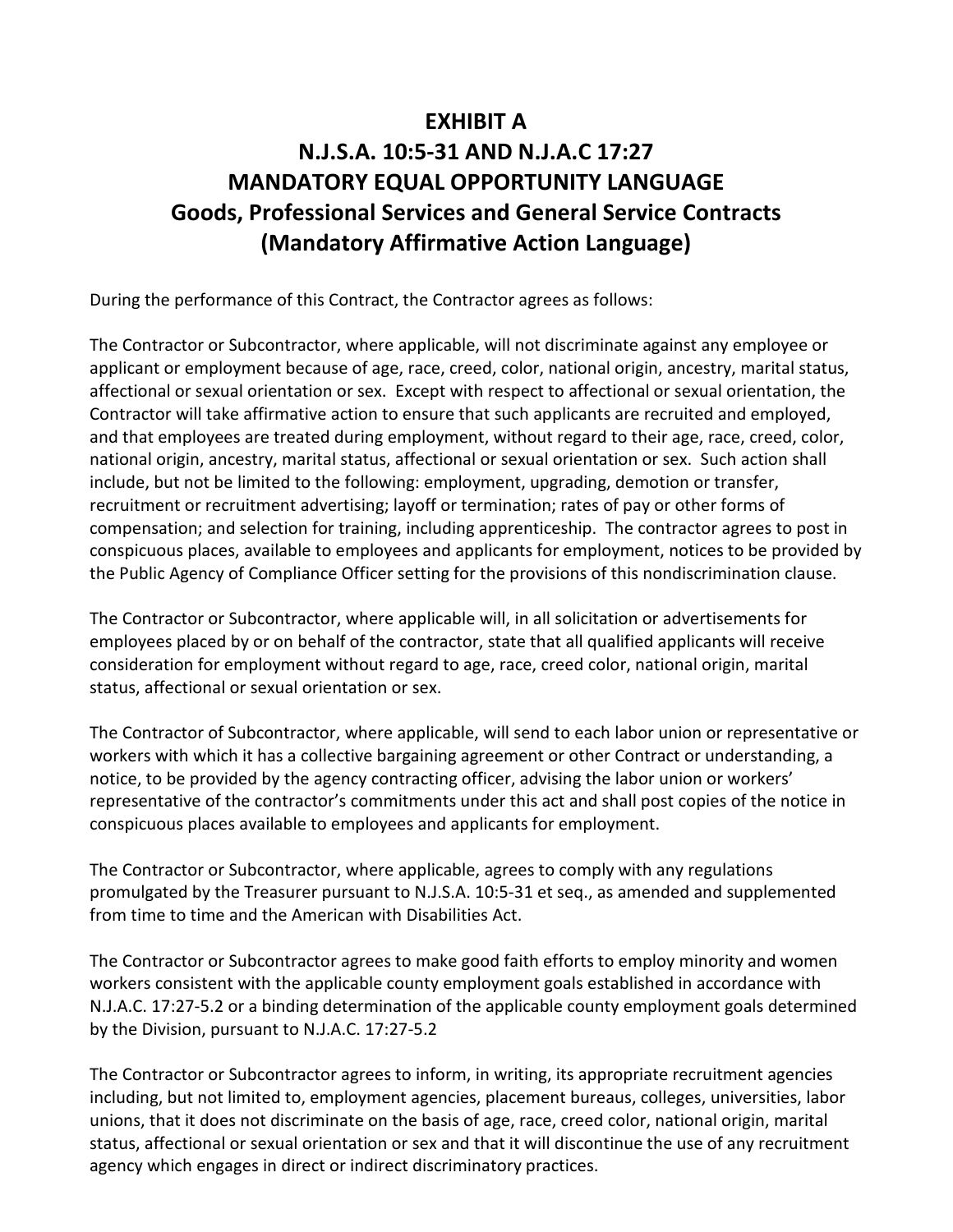The Contractor or Subcontractor agrees to revise any of its testing procedures if necessary, to assure that all personnel testing conforms with the principles of job –related testing, as established by the statutes and court decisions of the State of New Jersey and as established by applicable Federal law and applicable Federal court decisions.

In conforming with the applicable employment goals, the Contractor or Subcontractor agrees to review all procedures relating to transfer, Upgrading, downgrading and layoff to ensure that all such actions are taken without regard to age, race, creed, color, national origin, marital status, affectional or sexual orientation or sex, consistent with the statutes and court decisions of the State of New Jersey, and applicable Federal law and applicable Federal court decisions.

The Contractor shall submit to the public agency, after notification of award, but prior to execution of a good and services contract, one of the following three documents:

> Letter of Federal Affirmative Action Plan Approval Certificate of Employee Information Report Employee Information Report Form AA302

The Contractor and its Subcontractors shall furnish such reports or other documents to the Division of Contract Compliance and EEO as may be requested by the Division from time to time in order to carry out the purposes of these regulations, and public agencies shall furnish such information as may be requested by the Division of Contract Compliance & EEO for conducting a compliance investigation pursuant to Subchapter 10 of the Administrative Code at N.J.A.C 17:27.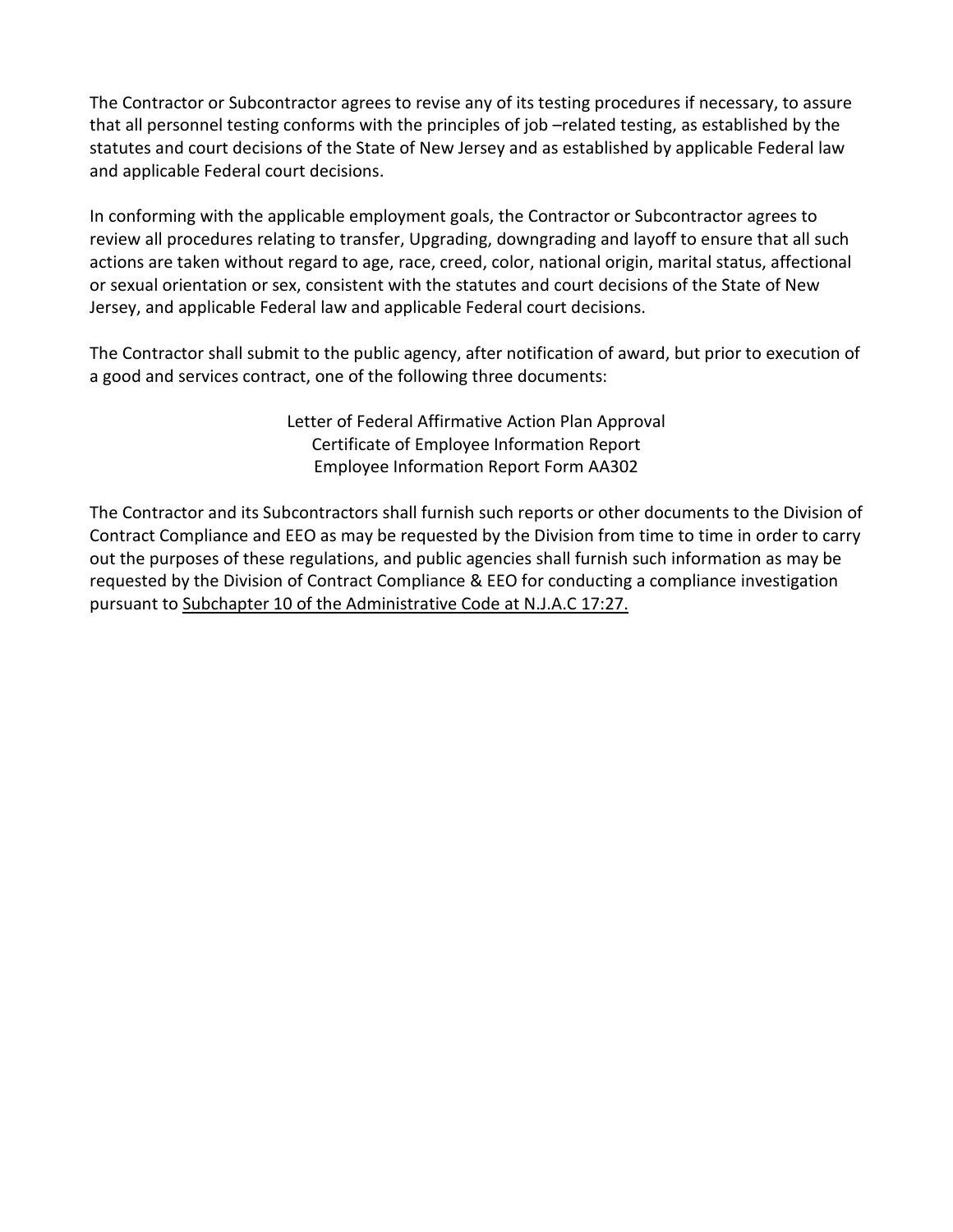## **BOROUGH OF STONE HARBOR COUNTY OF CAPE MAY STATE OF NEW JERSEY**

#### **ACKNOWLEDGEMENT OF RECEIPT OF ADDENDA**

The undersigned Bidder does hereby acknowledge the receipt of the following Addenda issued by the Borough:

| Addendum Number                          | Dated | Acknowledgement Receipt<br>(Initial) |  |  |  |
|------------------------------------------|-------|--------------------------------------|--|--|--|
|                                          |       |                                      |  |  |  |
|                                          |       |                                      |  |  |  |
| No Addenda Received                      |       |                                      |  |  |  |
|                                          |       | (Name of Bidder)                     |  |  |  |
|                                          |       |                                      |  |  |  |
| (Signature of Authorized Representative) |       |                                      |  |  |  |
|                                          |       | Name: (Print or Type)                |  |  |  |
|                                          |       |                                      |  |  |  |
|                                          |       |                                      |  |  |  |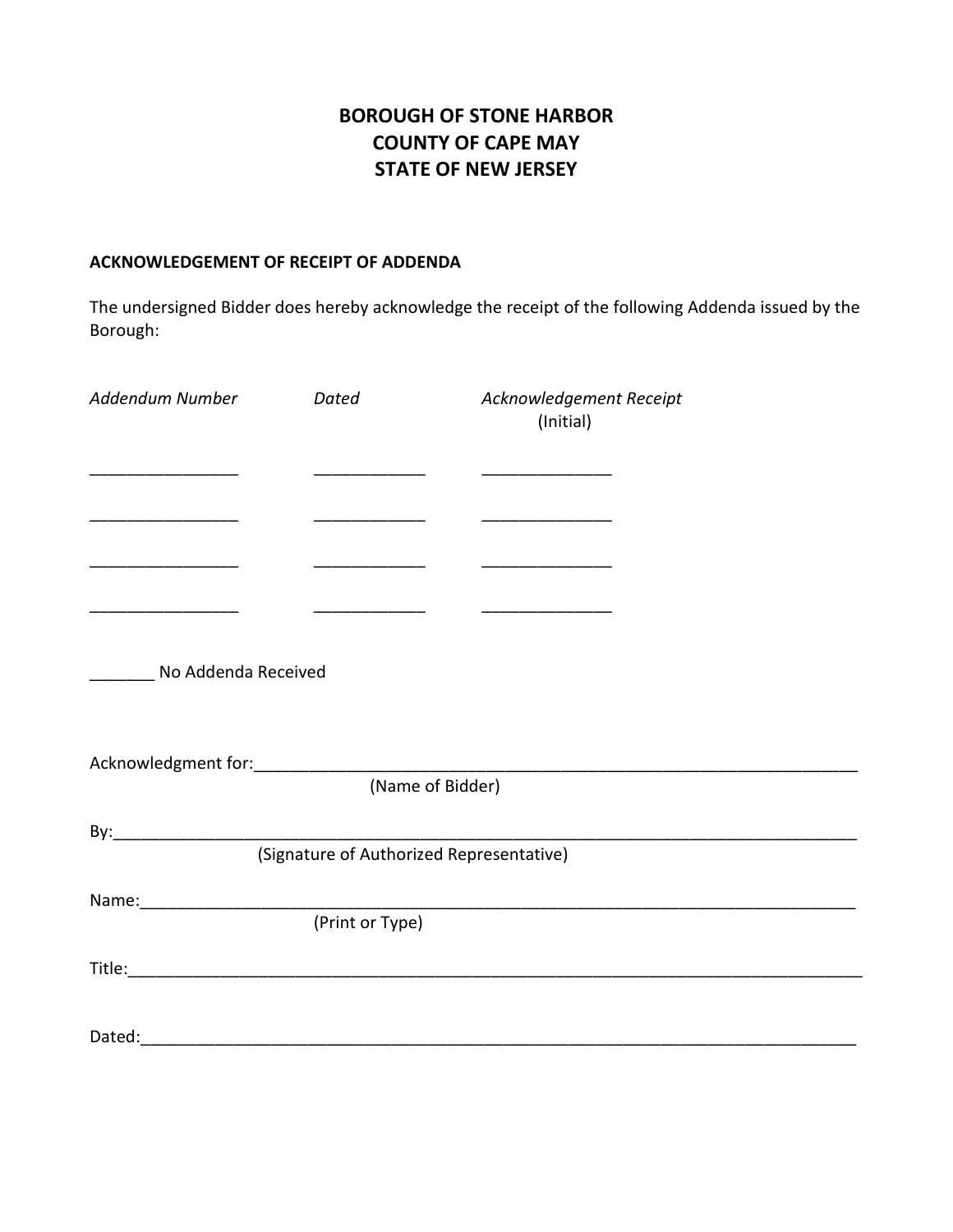## **BOROUGH OF STONE HARBOR COUNTY OF CAPE MAY STATE OF NEW JERSEY**

## **RIGHT TO EXTEND TIME FOR AWARD**

The Borough of Stone Harbor is required by the Local Public Contracts Law, 40A:11-24, to make an award on products or service within sixty (60) days of the bid opening date.

Should the Borough of Stone Harbor require an additional thirty (30) days extension to make an award of this bid, by signing this document you shall grant the Borough of Stone Harbor the right to extend this award up to ninety (90) days, if deemed necessary.

| SIGNED:  |                                     |  |
|----------|-------------------------------------|--|
|          | (SIGNATURE)                         |  |
|          |                                     |  |
| TITLE:   |                                     |  |
|          | (PRINTED OR TYPED)                  |  |
|          |                                     |  |
| COMPANY: |                                     |  |
| DATE:    |                                     |  |
|          |                                     |  |
|          |                                     |  |
|          |                                     |  |
|          | TYPE OF PRODUCT OR SERVICE OFFERED: |  |

\_\_\_\_\_\_\_\_\_\_\_\_\_\_\_\_\_\_\_\_\_\_\_\_\_\_\_\_\_\_\_\_\_\_\_\_\_\_\_\_\_\_\_\_\_\_\_\_\_\_\_\_\_\_\_\_\_\_\_\_\_\_\_\_\_\_\_\_\_\_\_

\_\_\_\_\_\_\_\_\_\_\_\_\_\_\_\_\_\_\_\_\_\_\_\_\_\_\_\_\_\_\_\_\_\_\_\_\_\_\_\_\_\_\_\_\_\_\_\_\_\_\_\_\_\_\_\_\_\_\_\_\_\_\_\_\_\_\_\_\_\_\_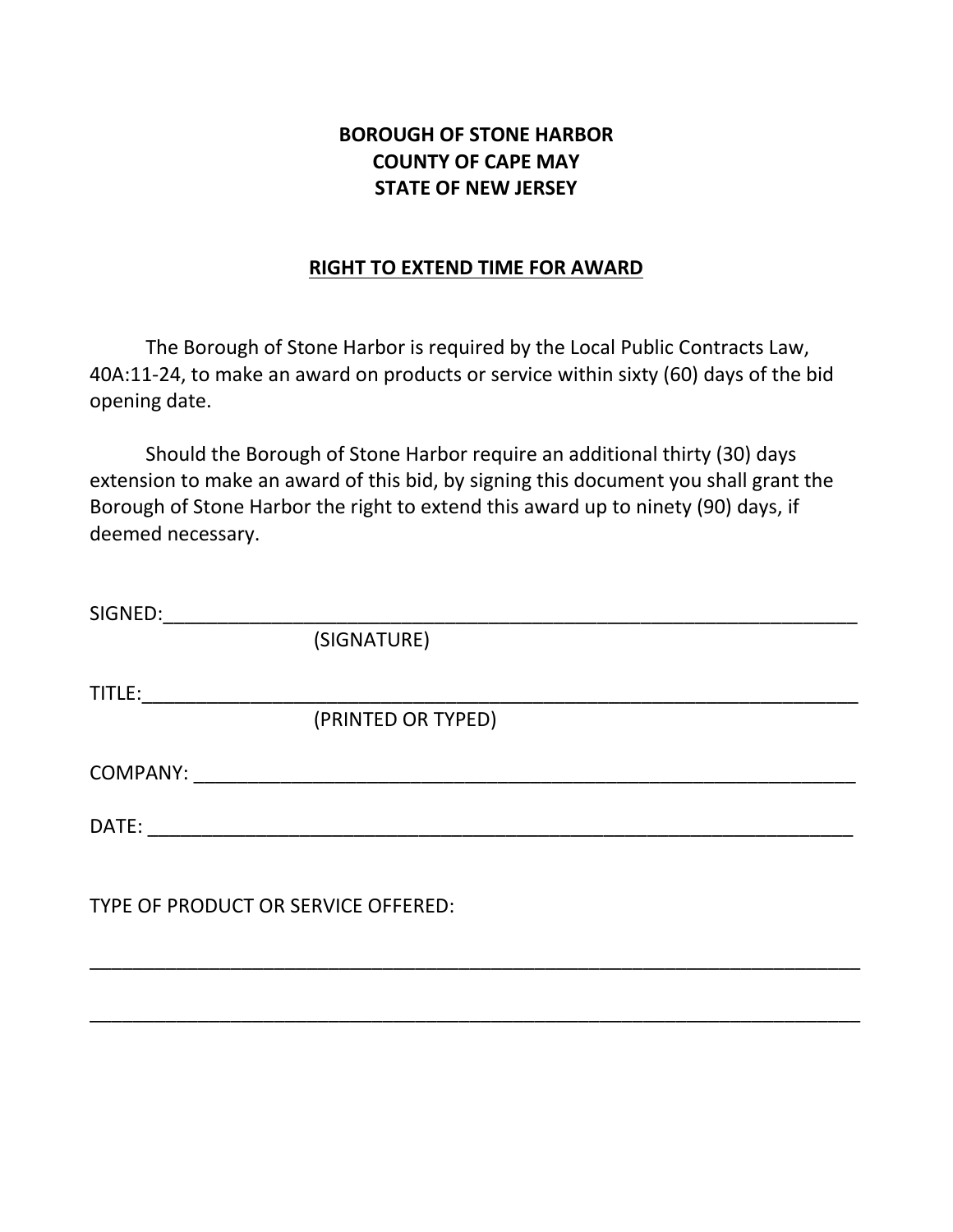## **INDEMNIFICATION:**

Contractor shall indemnify, save harmless and defend the Municipality, its elected and appointed officials, its employees, agents, volunteers and others working on behalf of the Municipality, from and against any and all claims, losses, costs, attorney's fees, damages, or injury including death and/or property loss, expense claims or demands rising out of or caused or alleged to have been caused in any manner by a defect in any equipment or materials supplied under this Contract or by the performance of any work under this Contract, including all suits or actions of every kind or description brought against the Municipality, either individually or jointly with Contractor for or on account of any damage or injury to any person or persons or property caused or occasioned or alleged to have been caused by, or on account of, the performance of any work pursuant to or in connection with this Contract, or through any negligence or alleged negligence in safeguarding the work area or through any act, omission or fault or alleged act, omission or fault or alleged act, omission or fault of the Contractor, its employees, Subcontractors or agents or others under the Contractor's Contract.

#### **INSURANCE:**

Notwithstanding the indemnification and defense obligations of the Contractor, Contractor shall purchase and maintain such insurance described in the attached schedule and as is appropriate for the work being performed and furnished and as will provide protection from any and all covered claims which may arise out of or caused or alleged to have been caused in any manner from Contractor's performance and furnishing of the Work and Contractor's other obligations under the Contract Documents, whether it is to be performed or furnished by Contractor, by any Subcontractor, by anyone directly or indirectly employed by any of them to perform or furnish any of the Work, or by anyone for whose acts any of them may be liable.

Contractor shall be required to name the Municipality as an "Additional Insured" on the Contractor's policy of commercial general liability insurance, and simultaneously with the delivery of the executed Contract Documents, Contractor shall provide the Municipality with a Certificate of Insurance indicating that the insurance coverage as described in the attached schedule, and as is appropriate for the work being performed and furnished, has been obtained and that the Municipality has been designated as an "Additional Insured" where required. On or before the renewal date of said policy, Contractor shall be required to provide the Municipality with a Certificate of Insurance indicating the continuation of insurance coverage and designating the Municipality as an "Additional Insured".

The schedule of insurance and the limits of liability for the insurance shall provide coverage for not less that the following amounts or greater where required by law: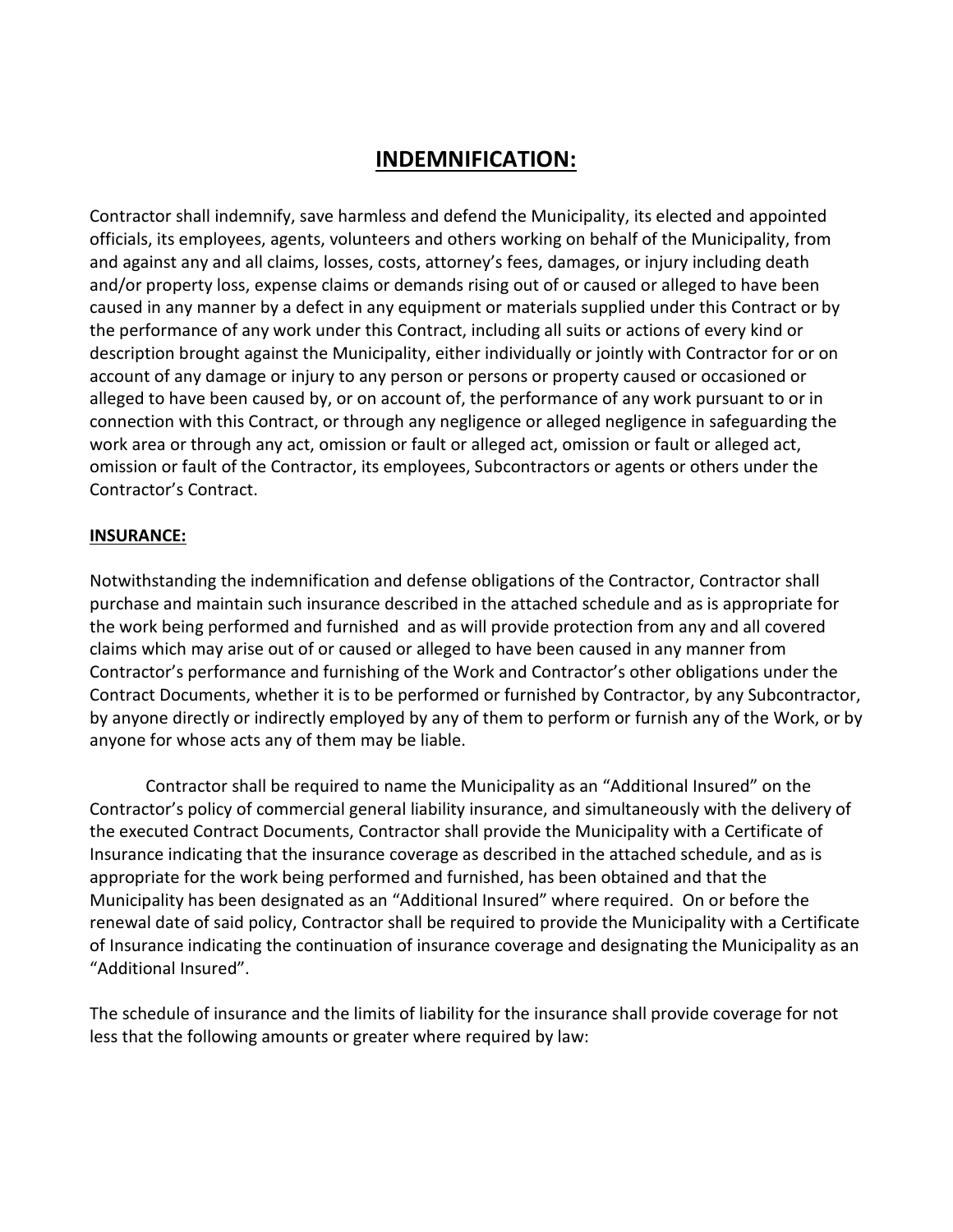# **SCHEDULE "A"**

Schedule of Insurance

Notwithstanding the indemnification of defense obligations of ("Contractor"), the Contractor shall provide at its own cost and expense proof of the following insurance to the "Borough".

## **A. Workers' Compensation**

Statutory coverage and limits in compliance with the Workers' Compensation Law of The State of New Jersey.

## **B. General Liability Including Products and Completed Operations**

With a minimum combined single limit of liability per occurrence for bodily injury and property damage of one million (1,000,000.00) dollars with a minimum annual aggregate of two million (\$2,000,000.00) dollars.

## **C. Automobile Liability Insurance**

With a minimum combined single limit of liability per accident of one million (\$1,000,000.00) dollars for bodily injury and property damage. This insurance must include coverage for owned, hired and non-owned automobiles.

## **D. Errors and Omissions/Professional Liability**

A minimum limit of liability of one million (\$1,000,000.00) dollars per incident and in the annual aggregate. Failure by the Contractor to supply such written evidence of required insurance and to maintain same for the duration of this contract shall result in default under this Contract. The insurance companied from the above coverage must be licensed by the State of New Jersey and acceptable to the "Borough". The "Contractor" shall take no action to cancel or materially change any of the insurance required under this Contract without the "Borough's" prior approval. The maintenance of insurance under this section shall not relieve the "Contractor" of any liability greater than the limits or scope of the applicable insurance coverage.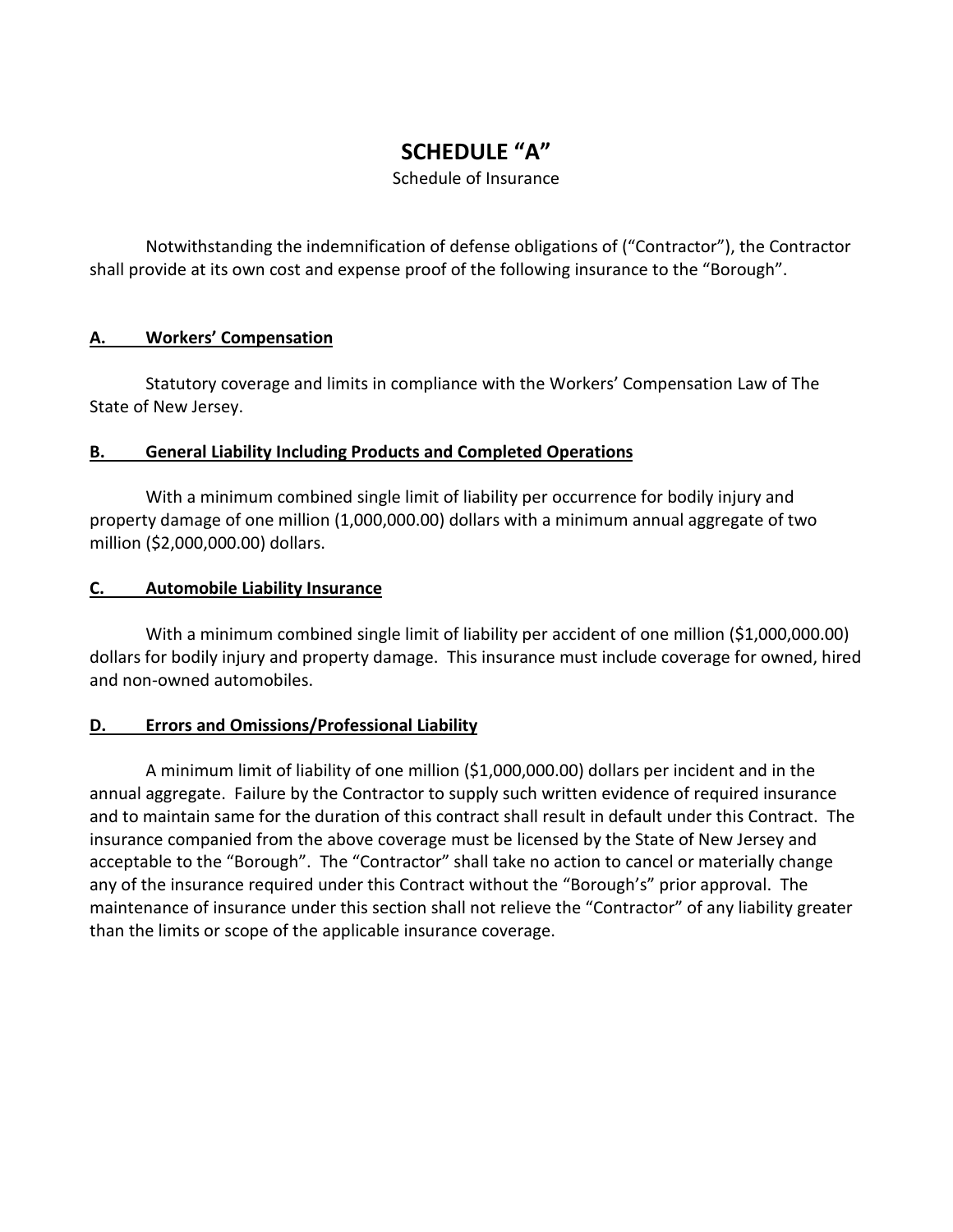# BID PROPOSAL FORM PROFESSIONAL ANIMAL CONTROL SERVICES BOROUGH OF STONE HARBOR, CAPE MAY COUNTY, NEW JERSEY

Bid Year 2015

 $\frac{1}{2}$ 

Vendor Name: \_\_\_\_\_\_\_\_\_\_\_\_\_\_\_\_\_\_\_\_\_\_\_\_\_

Address: \_\_\_\_\_\_\_\_\_\_\_\_\_\_\_\_\_\_\_\_\_\_\_\_\_

 $\frac{1}{2}$  ,  $\frac{1}{2}$  ,  $\frac{1}{2}$  ,  $\frac{1}{2}$  ,  $\frac{1}{2}$  ,  $\frac{1}{2}$  ,  $\frac{1}{2}$  ,  $\frac{1}{2}$  ,  $\frac{1}{2}$  ,  $\frac{1}{2}$  ,  $\frac{1}{2}$  ,  $\frac{1}{2}$  ,  $\frac{1}{2}$  ,  $\frac{1}{2}$  ,  $\frac{1}{2}$  ,  $\frac{1}{2}$  ,  $\frac{1}{2}$  ,  $\frac{1}{2}$  ,  $\frac{1$ 

Phone: \_\_\_\_\_\_\_\_\_\_\_\_\_\_\_\_\_\_\_\_\_\_\_\_\_

Signature of Authorized Agent

\_\_\_\_\_\_\_\_\_\_\_\_\_\_\_\_\_\_\_\_\_\_\_\_\_

\_\_\_\_\_\_\_\_\_\_\_\_\_\_\_\_\_\_\_\_\_\_\_\_\_

\_\_\_\_\_\_\_\_\_\_\_\_\_\_\_\_\_\_\_\_\_\_\_\_\_

Date